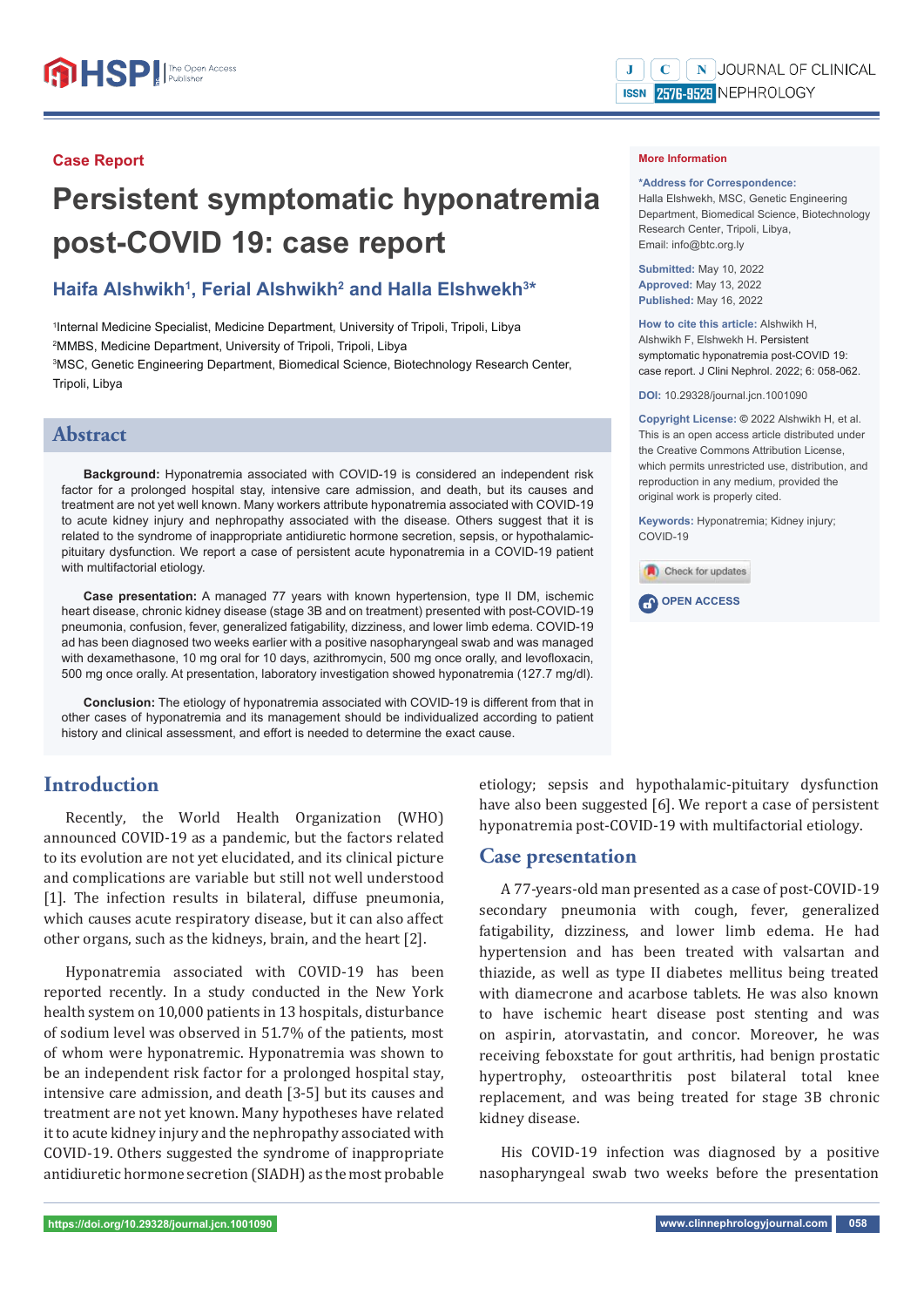and was being managed with dexamethasone 10 mg oral for 10 days, and azithromycin and levofloxacin courses. His vital signs on admission were as follows: blood pressure 110/70 mmHg,  $0,99\%$ , temperature 38 °C, and pulse rate 55 bpm. Physical examination showed normal jugular venous pressure, slightly decreased air entry mainly on the right side, and lower limb edema up to mid-shin.

**Diagnostic assessments:** The patient's laboratory results on admission included significant neutrophilia 13 (92%) with lymphopenia (reaching 6%), iron deficiency anemia (10.2 g/ dl), mild hyponatremia (134.4 mg/dl), high CRP (17.7 mg/l), high renal function test, urea 56 mg/dl, creatinine 1.9 mg/dl, D-dimer 1.19 mg/l, LDH 312 U/l, RBS 278 mg/dl, and normal procalcitonin 0.3 ng/ml (normal range < 0.5 ng/ml) (Table 1).

**Therapeutics interventions:** The patient was admitted and treated with intravenous ceftriaxone, Lasix, and insulin, along with enoxaparin 0.4 subcutaneous injection twice daily, and all nephrotoxic drugs were withheld. After five days on ceftriaxone, his CRP started to increase, so the antibiotic was switched to ceftazidime 1 gram 8 hourly for 10 days. The patient started to improve, his fever subsided, CRP dropped to 0.3 mg/l, and he was discharged.

**Follow-up and outcomes:** After four days, the patient was brought by his family with confusion during the previous two hours, nausea and poor appetite, as well as hematuria for two days. His neurological examination was normal except for recurring delirium. He had no fever, chills, or cough, his vital signs along with general examination were normal except for massive lower limb edema. His RBS was 140 mg/

dl and oxygen saturation was 96%. He denied any history of low fluid intake, use of new medications, or change in his urine habit other than the red urine.

Laboratory tests on the second presentation showed hyponatremia (127.7 mg/dl), neutrophilia 15.6 (85%), lymphopenia (7%), high CRP (90 mg/l), high LDH (415), urea  $(113 \text{ mg/dl})$ , creatinine  $(2.2 \text{ mg/dl})$ , HbA1c  $(7.2\%)$ , chloride (85.7 mmol/l), potassium (3.3 mg/dl), calcium (8.3 mg/dl), phosphorus (4.6 mg/dl), and low magnesium (1.2 mg/dl) (Table 1).

Duplex ultrasound of both legs showed no evidence of deep vein thrombosis, echocardiography showed reserved LV function (ejection fraction 75%), reversed E/A ratio, and mild mitral regurgitation. The right ventricle was normal and no thrombus or effusion was observed. A computerized scan of the brain showed no evidence of cerebral hemorrhage or infarction. MRI of the brain showed mild brain atrophy but no ischemia or hemorrhage (Figure 1).

Further workup for hyponatremia revealed urine osmolarity of 296.5 mOsm/kg, urinary sodium of 64.1 mEq/L, and low serum osmolality (240 mOsm/kg). Thyroidstimulating hormone and adrenocorticotropic hormone stimulation tests were normal.

The patient was admitted to intensive care and a slow infusion of hypertonic saline (3%) was initiated, but his serum sodium level continued dropping, reaching 124 mEq/L. The next day, fluid intake was restricted to 800 ml per day for possible SIADH, and input and output were monitored daily. Serum sodium fluctuated between 124

| Table 1: Laboratory data of the patient. |         |       |       |       |       |       |                |      |      |              |
|------------------------------------------|---------|-------|-------|-------|-------|-------|----------------|------|------|--------------|
| leucocyte x10 <sup>6</sup> /µl           | 13.2    | 9.1   | 15.6  | 10.5  | 6.8   | 5.8   | 5.5            | 8.4  | 7.8  | 5.2          |
| Neutrophils%                             | 92%     | 91%   | 85%   | 86%   | 81%   | 77%   | 75%            | 73%  | 66%  | 59%          |
| Lymphocyte %                             | 7%      | 6%    | 10%   | 11%   | 10%   | 12%   | 19%            | 20%  | 26%  | 33%          |
| Hemoglobin (g/dl)                        | 11.2    | 10.7  | 10.2  | 9.4   | 9.7   | 8.5   | 8.9            | 8.7  | 9.4  | 9.86         |
| Platelets (10 <sup>9</sup> /L)           | 254     | 231   | 249   | 152   | 229   | 363   | 359            | 404  | 191  | 212          |
| $Na^+$ (mg/dl)                           | 134     | 128.9 | 127.5 | 127.3 | 126.2 | 123   | 124.3          | 124  | 130  | 137          |
| $K^+$ (mg/dl)                            | 3.9     | 3.8   | 3.7   | 3.49  | 3.8   | 3.4   | 3.3            | 3    | 3.8  | 4.4          |
| $C_F(mg/dl)$                             | 99.9    | 91.2  | 95.9  | 96.2  | 95.2  | 102   | 85             | 91   | 100  | 103          |
| Calcium(mg/dl)                           | 8.3     | 9.2   |       |       |       |       |                |      |      |              |
| Phosphorus(mg/dl)                        | 4.67    | 3.6   |       |       |       |       |                |      |      |              |
| Magnesium(mg/dl)                         | 1.2     |       |       |       |       |       |                |      |      |              |
| Blood sugar profile                      | 278     | 200   | 114   | 110   | 146   | 129   | 150            | 148  | 174  | 111          |
| Creatinine (mg/dl)                       | 1.9     | 2.2   | 2     | 2.1   | 1.8   | 1.9   | $\overline{2}$ | 1.6  | 1.3  | 1.3          |
| Urea (mg/dl)                             | 56      | 88    | 104   | 113   | 125   | 90    | 81             | 57   | 76   | 72           |
| CRP (mg/l)                               | 17.7    | 5.9   | 0.32  | 90    | 82.7  | 64.7  | 48.2           | 37.3 | 10.4 | $\mathbf{1}$ |
| PT                                       | 30.9    | 18.4  | 17.5  | 17.9  | 15.3  | 21.9  |                |      |      |              |
| <b>INR</b>                               | 3.96    | 1.7   | 1.6   | 1.66  | 1.3   | 2.2q1 |                |      |      |              |
| D DIMER(mg/l)                            | 1.19    | 0.5   | 0.54  | 0.6   | 0.64  | 0.63  | 0.78           | 1.76 | 1.98 | 1.94         |
| Ferritin (ng/ml)                         | 104.1   | 139.9 | 118   | 107.2 | 107.4 |       |                |      |      |              |
| Troponin I (ng/ml)                       | < 0.100 |       | 93.5  |       |       |       |                |      |      |              |
| CK MB (U/I)                              | 10.5    |       |       |       |       |       |                |      |      |              |
| LDH (U/L)                                | 279     | 312   | 415   | 396   | 346   |       |                |      |      |              |
| HbA1C                                    | 7.70%   |       |       |       |       |       |                |      |      |              |
| 25HYDROXY VIT D (nq/l)                   | 23.5    |       |       |       |       |       |                |      |      |              |
| VITAMIN B 12(pg/ml)                      | 510.8   |       |       |       |       |       |                |      |      |              |
| Procalcitonin (ng/ml)                    | 0.3     |       |       |       |       |       |                |      |      |              |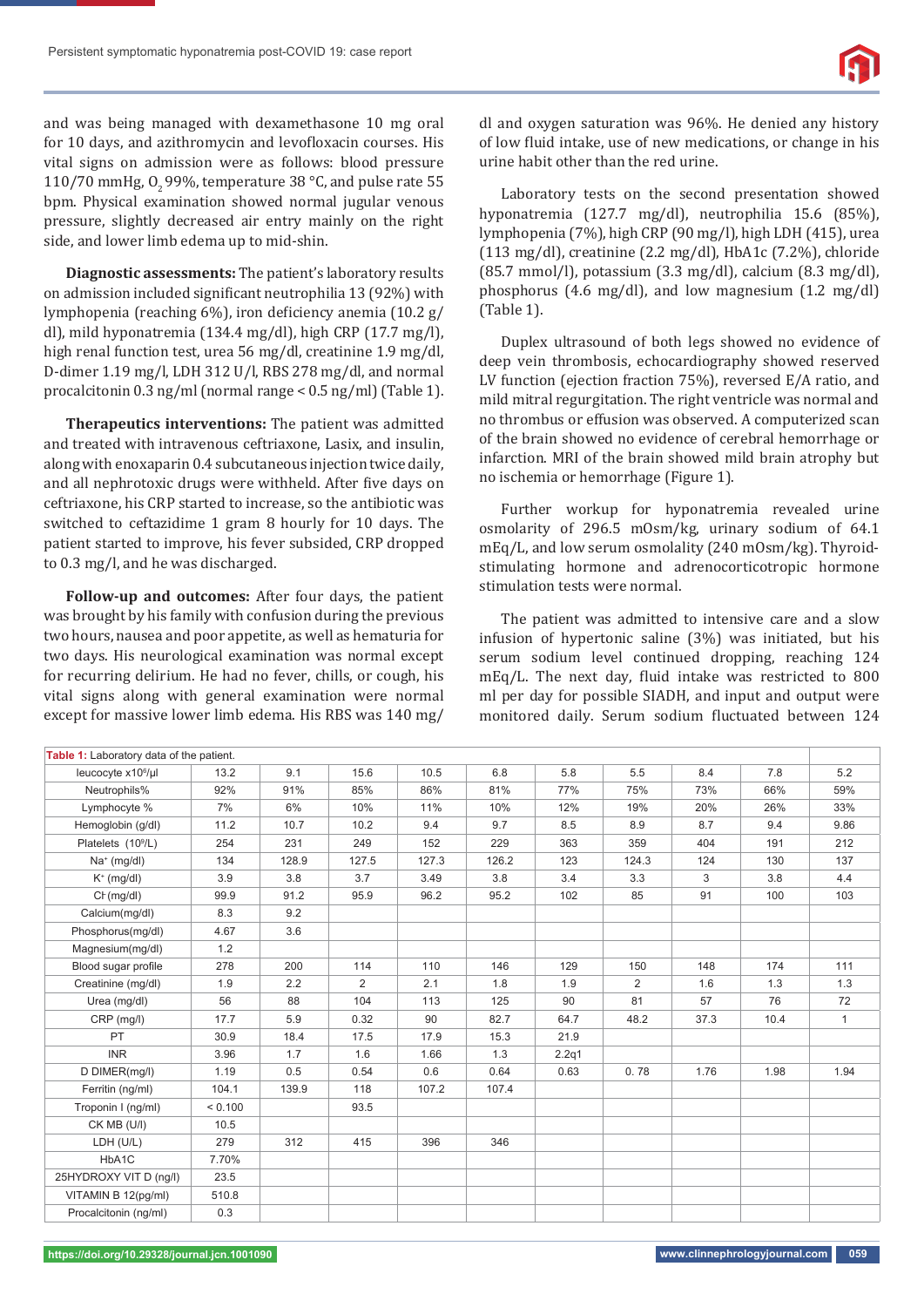



**Figure 1:** Normal T1 and T2 magnetic resonance images of the brain.

and 127 mg/dl for the next few days, so evaluation for sepsis as a possible cause of his hyponatremia was started. The urine study showed hematuria (erythrocytes, 35/HPF) and albuminuria (ACR 700 mg in 24 h), but no pus cells or bacterial growth was observed in the urine culture. A blood culture was not done because the patient had received many antibiotics. Intravenous meropenem was started with human albumin and furosemide, along with insulin and 0.4 units of enoxaparin twice daily. A chest X-ray followed with highresolution computerized tomography of the chest revealed radiological features of atypical viral pneumonia, bilaterally but mainly on the right side (post COVID-19 pneumonia residual changes), but no new infiltrates or consolidation Figures 2,3, CRP started dropping and the patient was improving. Subsequent laboratory investigation showed gradual normalization of serum sodium to 137 mg/dl over two weeks, blood urea to 55 mg/dl, creatinine to 1.4 mg/dl, and CRP to 1 mg/l.



**Figure 2:** Chest X-ray posterior lateral view of a patient with COVID-19 pneumonia, both lungs are showing signs, particularly the right (The New Bridge Hospital, Tripoli, Libya).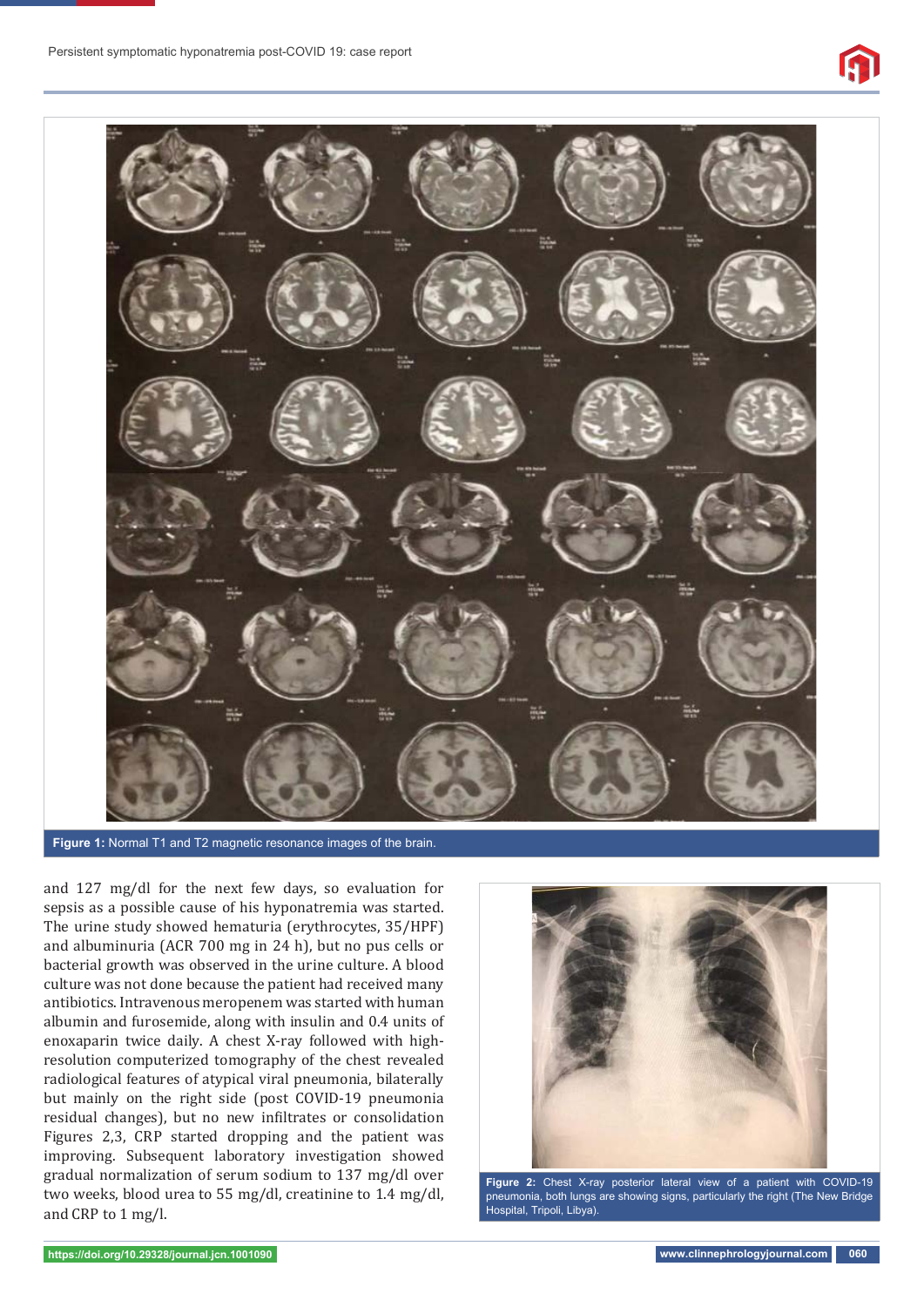



**Figure 3:** Axial high resolution CT image shows multiple focal peripheral opacities in the lateral segment of the right middle lobe (The New Bridge Hospital, Tripoli, Libya).

#### **Discussion**

Our case study adds more evidence of the associated electrolyte disturbances with COVID-19 infection. The patient exhibited hyponatremia, hypokalemia, and hypomagnesemia, suggesting that he was admitted with acute kidney injury on top of chronic kidney disease. A Chinese study on 12 patients also found an association between COVID-19 and electrolyte imbalance (half of the patients had hypokalemia and the other half hyponatremia) and that was correlated with renal injury [7,8]. Another observation of 5449 patients with COVID-19 in New York reported that 36.6% of them presented with acute kidney injury [9,10]. Thus, attributing our patient's hyponatremia to SIADH would be controversial.

Many previous analyses linked hyponatremia in COVID-19 patients to SIADH in the presence of pneumonia due to the secretion of pro-inflammatory cytokines such as IL-1b and IL-6, which can stimulate hypothalamic arginine vasopressin release. In a study on 594 COVID-19 patients with hyponatremia, it was attributed to SIADH in 83.8% of the patients [7]. Based on the available data on our patient, identifying the cause of the hyponatremia is difficult. On the one hand, laboratory data (serum osmolality < 275 mOsm/ kg, urine osmolality > 100 mOsm/kg, urine sodium concentration > 40 mEq/l) point to SIADH. Moreover, pneumonia and previous treatment with medications known to be implicated in SIADH secretion, such as azathioprine and levofloxacin, support that hypothesis. On the other hand, this hypothesis is contradicted by the lower limb edema on admission and the previous history of chronic kidney disease, as well as the failure of fluid restriction measures in overcoming the hyponatremia.

In looking for other possible explanations of hyponatremia in COVID-19 patients, we found a case report on a Filipino man 52 years of age with COVID-19 and admitted with hypovolemic hyponatremia (NA: 108 mg/dl) due to

gastrointestinal tract loss. The workup for hyponatremia excluded SIADH as a cause and the patient required fluid replacement to normalize his sodium level [11].

Our case report supports other analyses suggesting that chronic kidney disease, advanced age, bilateral lung involvement, and previous use of antibiotics implicated in the development of SIADH, such as azithromycin and levofloxacin, are all associated with high-frequency rates of hyponatremia among COVID-19 patients [12,13].

This patient was admitted with high temperature and elevated CRP which put the sepsis as a probable cause of his hyponatremia but we lack other supporting laboratory pieces of evidence, fever and high CRP in a hyponatremic patient with COVID-19 was documented previously in other studies which found a significant association between the two variables  $(p = 0.040)$  [5].

Another explanation for our case hyponatremia is COVID-19 nephropathy given that the patient was presented with hematuria and macroalbuminurea of 700 mg over 24 hours, but a kidney biopsy was not taken due to lack of resources, so a definitive diagnosis could not be made. Similar presentations have been documented in a series of six patients with COVID-19 who developed proteinuria. Their renal biopsy showed podocytopathy, and collapsing glomerulopathy [14], others found massive albuminuria in 34% of 59% COVID-19 patients on day one of admission [15].

We could not attribute the hyponatremia in our patients to a single cause. Rather, we cite different possible mechanisms, including SIADH, sepsis, acute kidney injury, probable COVID-19 associated nephropathy, and use of thiazide, azathioprine, and levofloxacin. The only way we could normalize this patient's serum sodium was by focusing on managing the secondary post COVID-19 infection *per se* with broad-spectrum antibiotics and maintaining volume status.